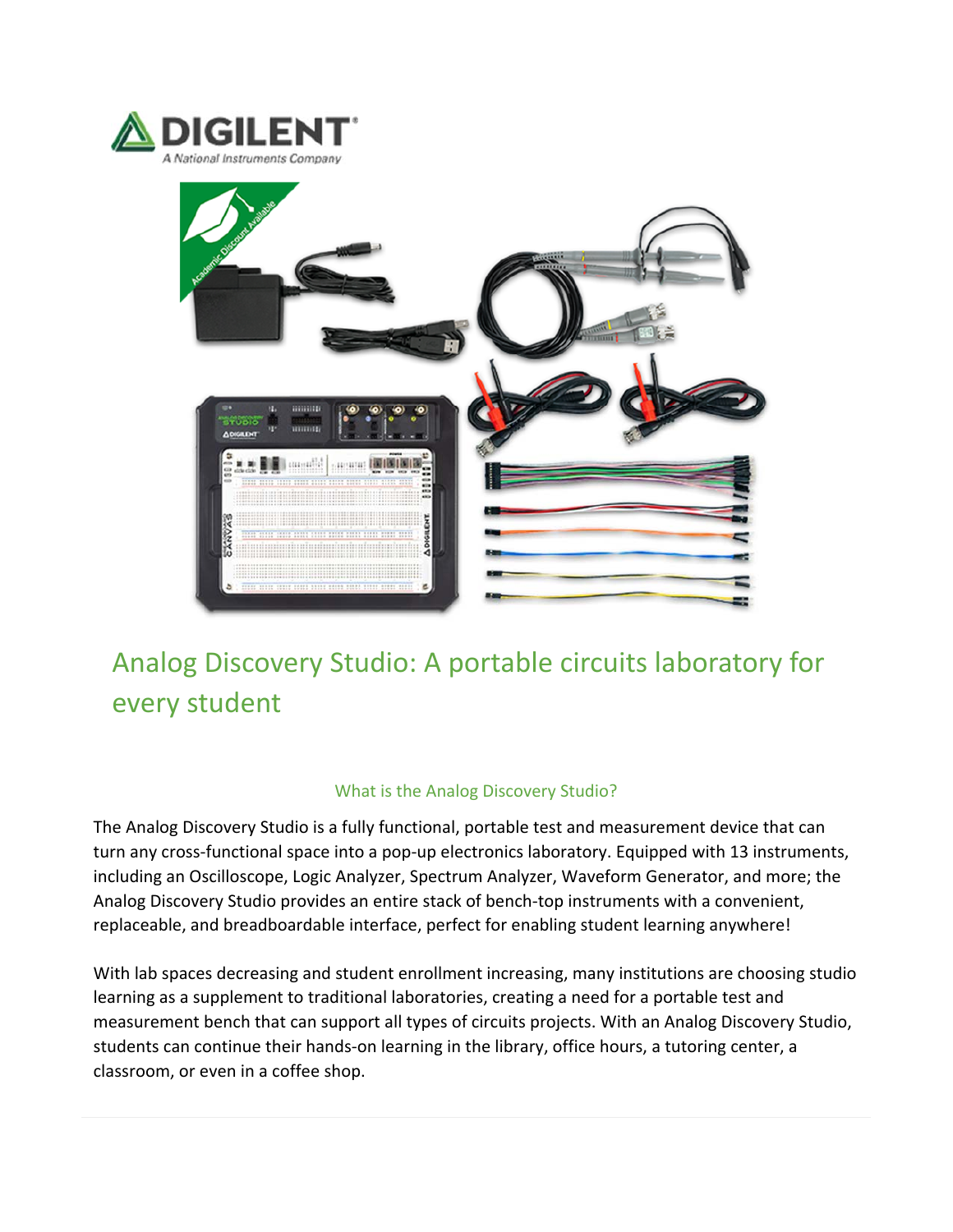The Analog Discovery Studio supports hands‐on learning for any student, and is available with free Mac, Linux, and Windows compatible software, WaveForms.



#### What is WaveForms?

WaveForms is the free software application for the Analog Discovery Studio and enables use of the available analog and digital instruments. The software has been refined by customer feedback for over 10 years and features a computer and laptop friendly user interface that has the feel of traditional benchtop software. The Analog Discovery Studio communicates with WaveForms via a USB connection to your computer, allowing users to capture, record, analyze, and generate mixed signal and mixed domain waveforms. WaveForms can be downloaded and installed in under 60 seconds and can be tested without hardware using its demo mode feature. In addition to the use of instruments in the application, WaveForms has a script editor tool, which allows custom scripting of the instrument in JavaScript.

#### *Operating system compatibility*

WaveForms is designed to be run on a laptop or desktop computer and is Mac, Windows, and Linux compatible.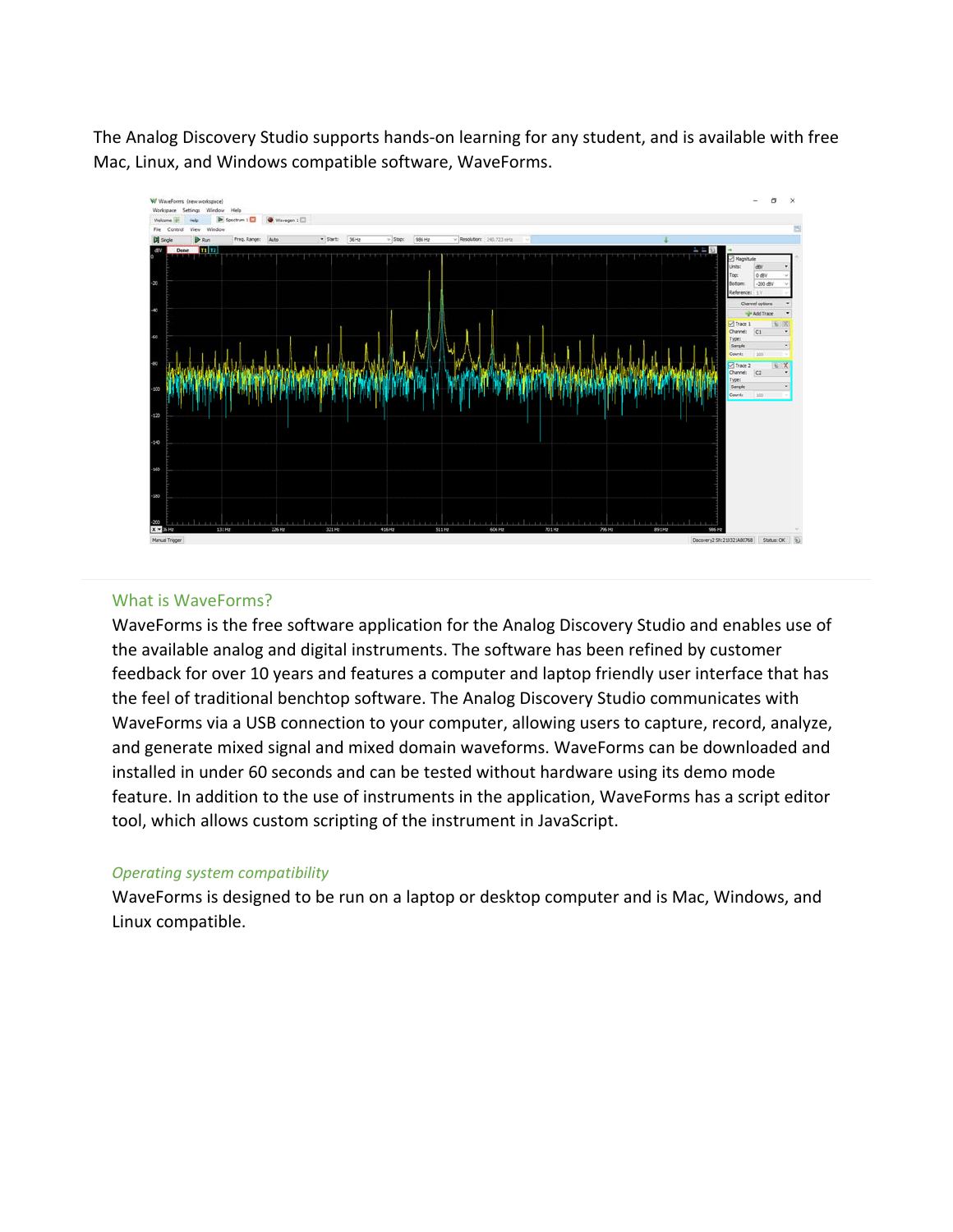# Features:

#### Analog Inputs:

- Used in the Oscilloscope, Network Analyzer, Spectrum Analyzer, Voltmeter, Impedance Analyzer, and Data Logger
- Two analog input channels, accessible through BNC or MTE connectors
- Channel type: differential (with MTE) or single‐ended (with BNC)
- Analog bandwidth with BNC cables: 30+ MHz @ 3dB
- Analog bandwidth with MTE flywires: 9 MHz @ 3dB
- Input range  $\pm 25$  V ( $\pm 50$  V diff)
- $\bullet$  Input protected to  $\pm 50$  V
- 14-bit resolution
- Operate at 100 MS/s

## Digital Inputs and Outputs:

- Used in the Logic Analyzer, Pattern Generator, Protocol Analyzer, and Digital I/O
- Channels: 16
- Input logic standard: LVCMOS (1.8/3.3V, 5V tolerant)
- Output logic standard: LVCMOS (3.3V, 12mA)

## Analog Outputs:

- Used in the Waveform Generator and Network Analyzer
- Two arbitrary waveform generator channels, accessible through BNC or MTE connectors
- AC amplitude (max):  $±5$  V
- Analog bandwidth (BNC or MTE connectors: 8 MHz @ 3dB)
- Operate at 100 MS/s

#### Power Supplies:

- 12 volt supply: 12V ±5%; 0.2 Amps max
- $-12$  volt supply:  $-12V \pm 5\%$ , 0.2 Amps max
- 5 volt supply: 5.0V ±5%; 1.0 Amps max
- 3.3 volt supply: 3.3V ±5%; 1.0 Amps max
- V+ and V‐ rails: 1V to 5V (V+), and ‐1V to ‐5V  $(V-)$ 
	- Maximum power output: 2.1W for each supply
	- Maximum current output: 700mA for each supply.

# Software Compatibility:

- Along with the stable WaveForms application, the Analog Discovery Studio is also a programmable USB oscilloscope and logic analyzer. For more advanced users who require building applications or automated test, WaveForms Software Development Kit (SDK) is also provided. The WaveForms SDK provides libraries and examples for creating custom application in Python, C++, C#, and Visual Basic.
- Additional 3rd party toolbox support, examples, and documentation is available for MATLAB and LabVIEW from MathWorks and National Instruments, respectively. Perfect for comparing simulation and actual results.
- More information on specific operating system and programming language details can be found on the WaveForms resource center. Questions about compatibility and operating systems should be directed to the Digilent Forum.